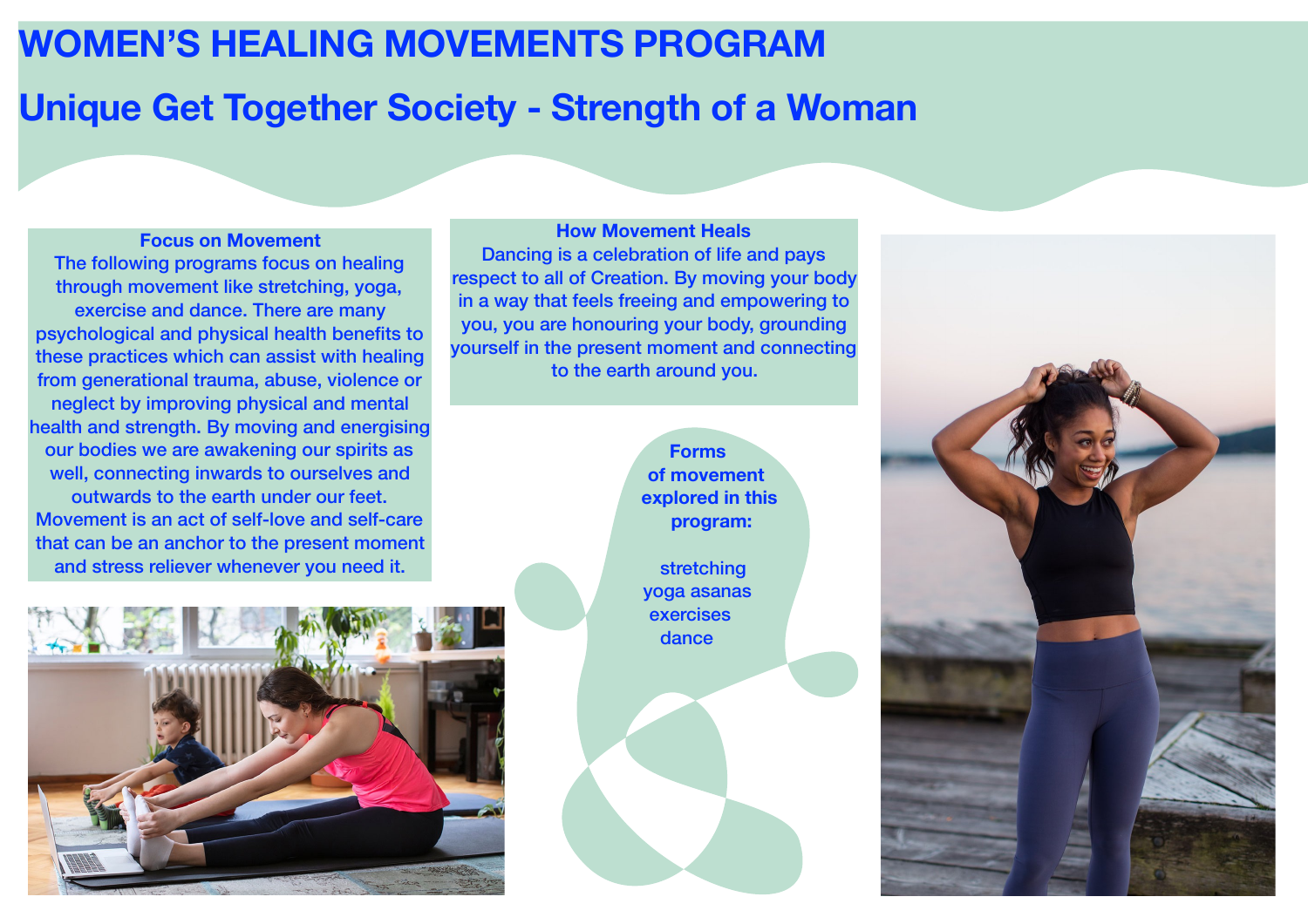## **WOMEN'S HEALING MOVEMENTS PROGRAM**

**Unique Get Together Society - Strength of a Woman**

### **Acknowledgement of Country**

This resource was created on the unceded, sacred lands and waters of the Bunwurrung Peoples of the Kulin Nation. I acknowledge their ongoing connection to country, a connection that has existed for thousands of years. I pay my respects to Elders past, present and emerging who continue to nurture and revive elements of First Nations language and culture that hold an abundance of wisdom and value. I extend this acknowledgement to the First Nations peoples of the sacred lands and waters of the Musqueam, Squamish, and Tsleil-Waututh Peoples who have lived and cared for the lands and waters since time immemorial.

Always was, always will be Aboriginal land.